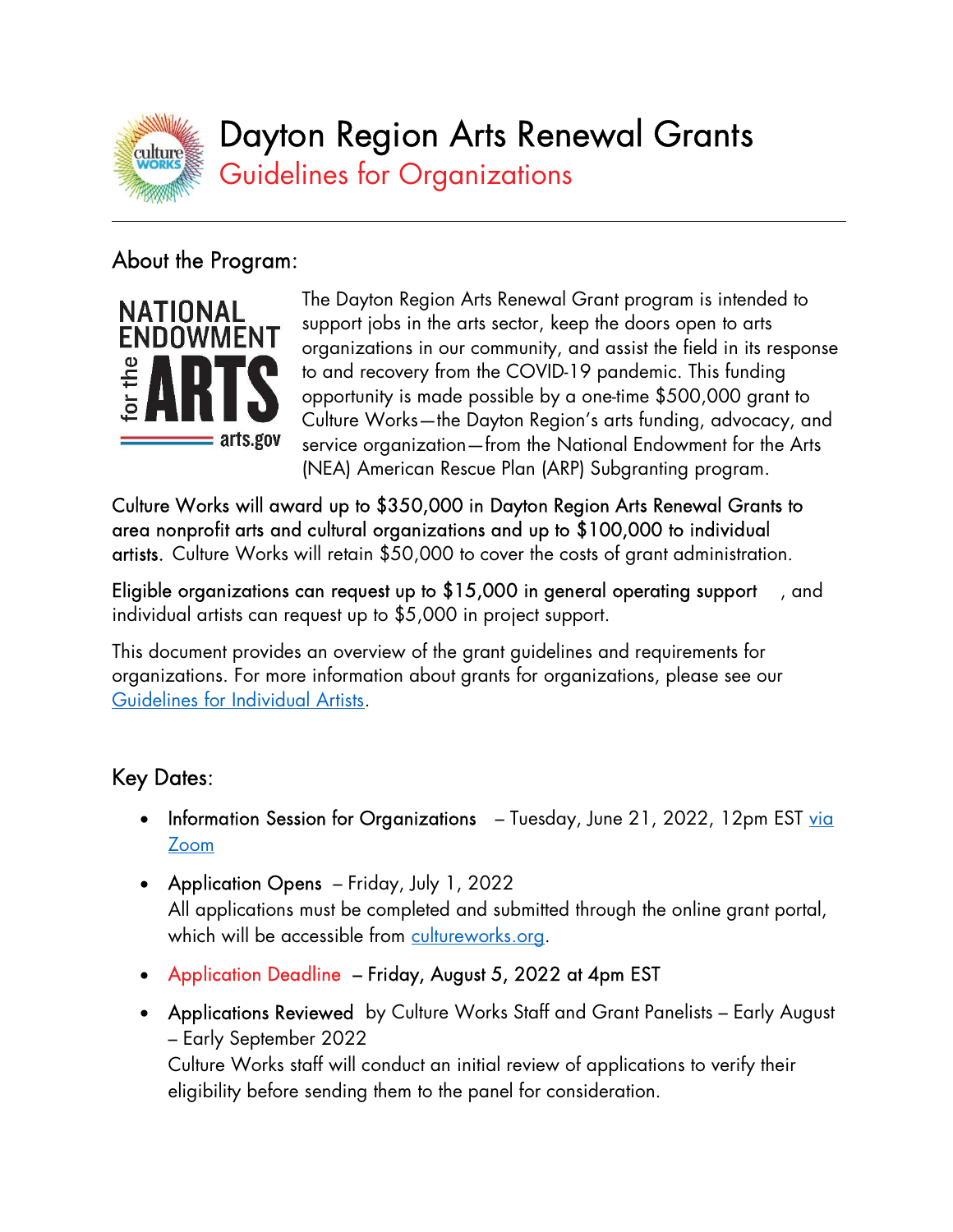- Grant Panel Meetings Mid-September 2022 During these meetings, grant panelists will discuss eligible applications and finalize scores. Final meeting dates and more information will be posted to cultureworks.org later in the summer.
- Notification of Award Status Mid-September 2022 Within one week of the panel meeting, applicants will receive email notification indicating whether they have been selected to receive grant funding.
- Grant Agreement Deadline September 30, 2022 Organizations selected to receive funding must complete an online grant agreement prior to receiving funds. The grant agreement will be completed through the online grant portal.
- Grant Activities Period/Award Term October 1, 2022 September 30, 2023 All grant-funded activities must be completed during this timeframe.
- First Grant Payments Issued Mid-October, 2022 85% of the grant funds will be distributed following submission of the grant agreement and other required documentation; the remaining 15% will be distributed following submission of the final report.
- Final Report Deadline November 30, 2023
- Final Grant Payments Issued January 2024

## Key Eligibility Requirements for Organizations:

To be considered for Dayton Region Arts Renewal funding, organizations must submit a formal application by Friday, August 5, 2022 at 4pm through the online grant portal, which will be accessible from cultureworks.org. All applications will be reviewed by Culture Works staff for basic eligibility before being sent to an independent grant panel that will make final funding decisions.

## To Be Eligible, an Organization Must:

 Be a federally tax-exempt 501(c)(3) nonprofit organization. In accordance with federal guidelines, for-profit entities and entities operating through a fiscal sponsor are *not* eligible for ARP subgrants. (Note: During our eligibility review, Culture Works will check your organization's tax-exempt status using the **IRS Tax-Exempt** Organization database.)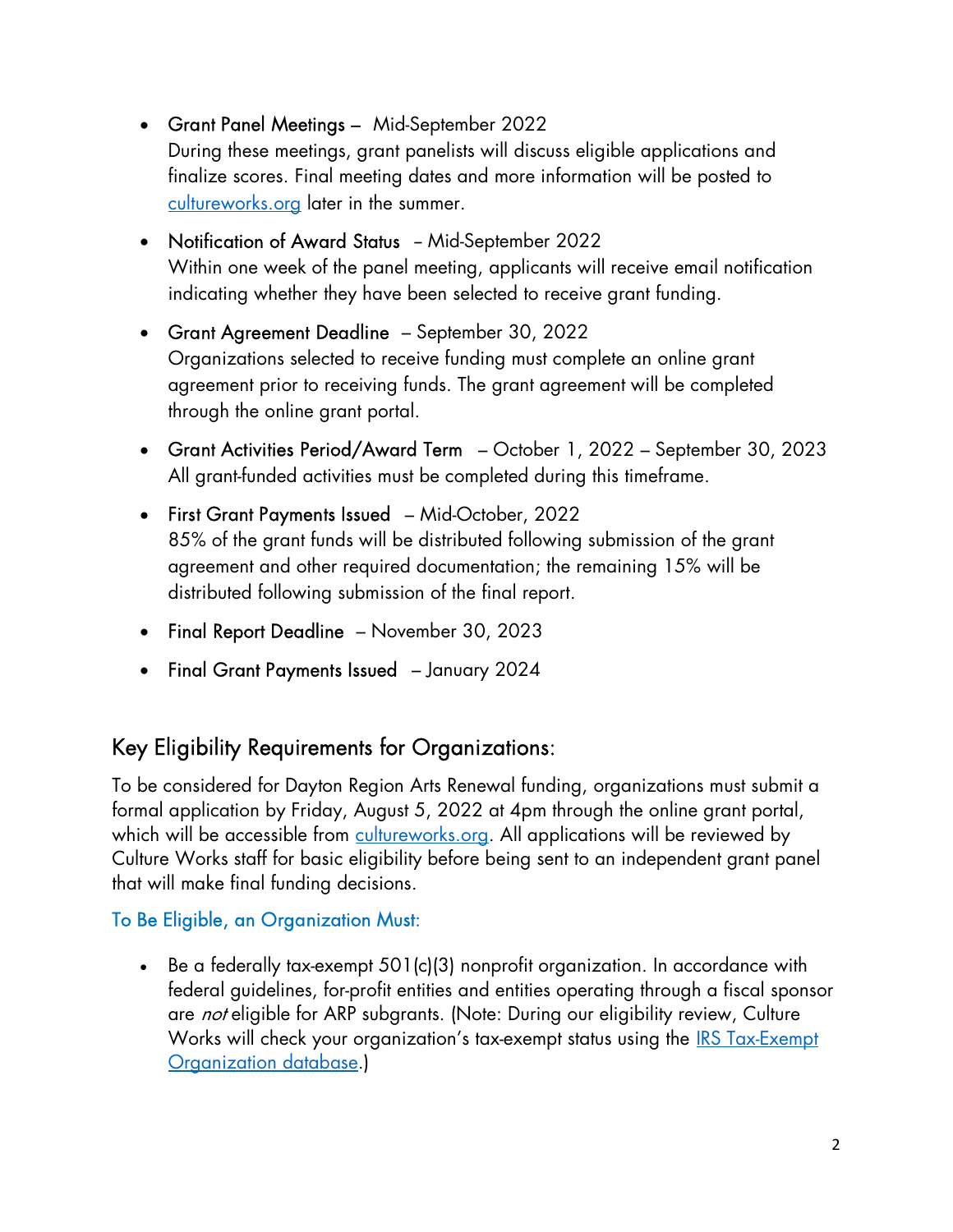- Have a mission to create, produce, present, or provide arts or cultural experiences for the public.
- Be incorporated in the State of Ohio with an operating history of a minimum of three years. (Note: During our eligibility review, Culture Works will verify that your organization's records are up to date with the Ohio Secretary of State.)
- Have a current charitable registration with the Ohio Attorney General's office. (You can check the status of your organization's registration here.)
- Be located within Culture Works' service area (within a 30-mile radius of the Culture Works offices at 31 S Main St Suite A210, Dayton, OH 45402).
- Have a Unique Entity Identifier (UEI) number through **SAM.gov.** (Note: Applicants are *not* required to obtain an active entity registration and must only obtain a UEI. Learn more about this distinction here. Keep in mind that requests to SAM.gov can take 7 to 10 business days to process and sometimes longer, so we recommend obtaining your UEI well in advance.)
- *Not* be disbarred, suspended, excluded, or disqualified from doing business with the federal government.
- Agree to abide by the NEA's Nondiscrimination, Environmental and Preservation, and Other National Policies (see page 8).

## Allowable Costs:

Dayton Region Arts Renewal Grants for Organizations will award funds for general operating support in the following areas:

- Salary support, full or partial, for one or more staff positions.
- Fees/stipends for artists and/or contractual personnel to support the services they provide in support of the subgrantee organization's day to day operations.
- Facilities costs such as rent and utilities.
- Costs associated with health and safety supplies for staff and/or visitors/audiences (e.g., personal protective equipment, cleaning supplies, hand sanitizer, etc.).
- Marketing and promotion costs.

Funding for organizations is intended to provide general operating support and cannot be used for projects.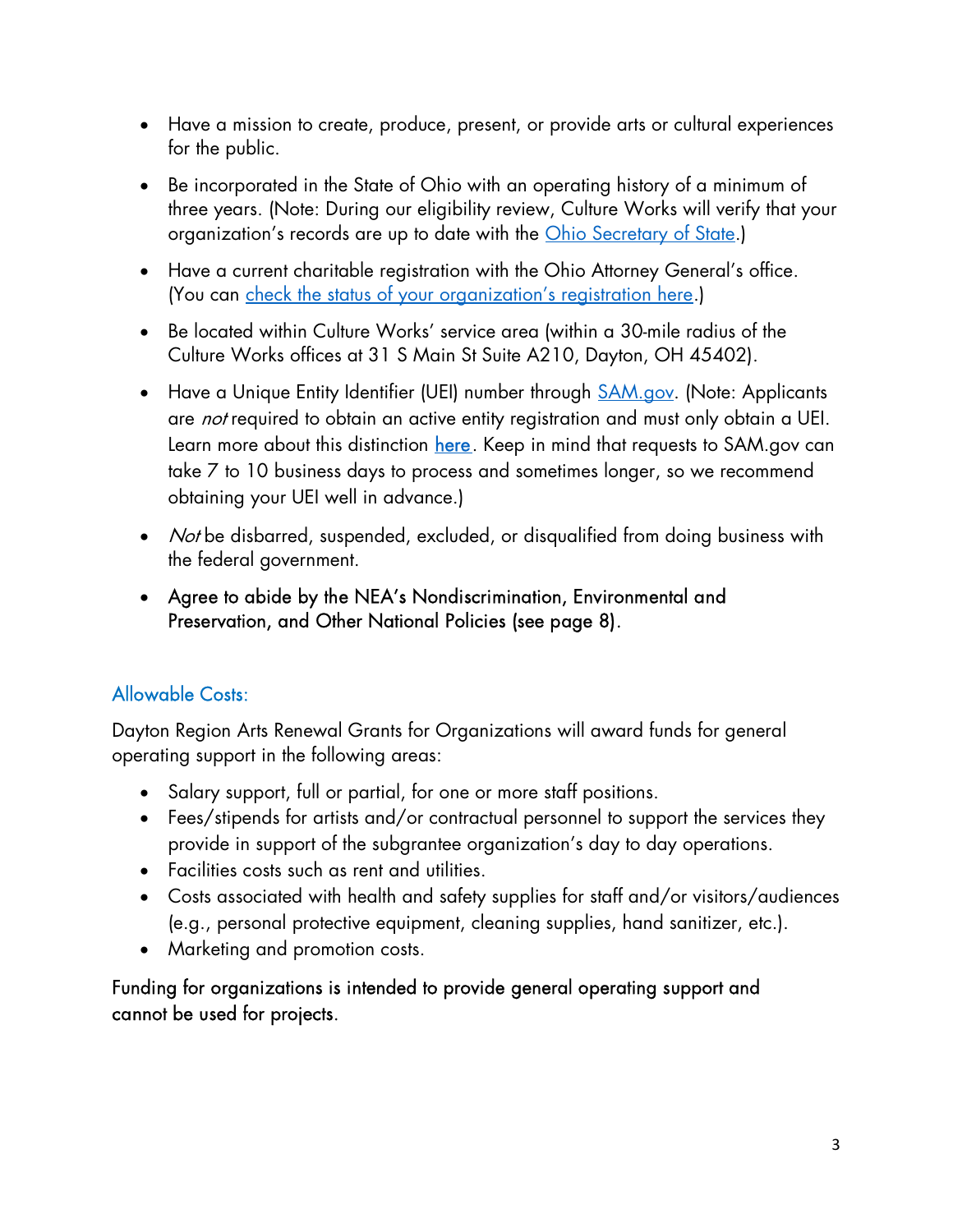## Unallowable Costs:

In accordance with federal guidelines, ARP-funded grants to organizations must support general operating support (an organization's day-to-day operations) and *cannot* be used for:

- "Artist relief" programs where the funding is intended to alleviate financial hardship (i.e., rent or food assistance to individuals) and does not require the artist to undertake work.
- Alcoholic beverages.
- Commercial (for-profit) enterprises or activities, including concessions, food, clothing, artwork, or other items for resale. This includes online or virtual sales/shops.
- Construction, purchase, or renovation of facilities.
- General fundraising.
- General miscellaneous or contingency costs.
- Land purchase costs.
- Lobbying, including activities intended to influence the outcome of elections or influence government officials regarding pending legislation, either directly or through specific lobbying appeals to the public.
- Mortgage interest, fines and penalties, bad debt costs, or deficit reduction.
- Rental costs for home office workspace owned by individuals or entities affiliated with the applicant organization.
- Social activities such as receptions, parties, or galas.
- Subawards to replace lost revenue.
- Travel costs.
- Vehicles purchases.
- Visa costs paid to the U.S. government.
- Voter registration drives and related activities.
- Costs supported by any other federal funding. This includes federal funding received either directly from a federal agency or indirectly from a pass-through organization such as a state arts agency, regional arts organization, or a grant made to another entity.
- Expenditures related to compensation to foreign nationals when those expenditures are not in compliance with regulations issued by the U.S. Treasury Department Office of Foreign Assets Control. For further information, see https://www.treasury.gov/about/organizational-structure/offices/pages/office-offoreign-assets-control.aspx.
- All other costs that are unallowable per 2 CFR 200 and other laws.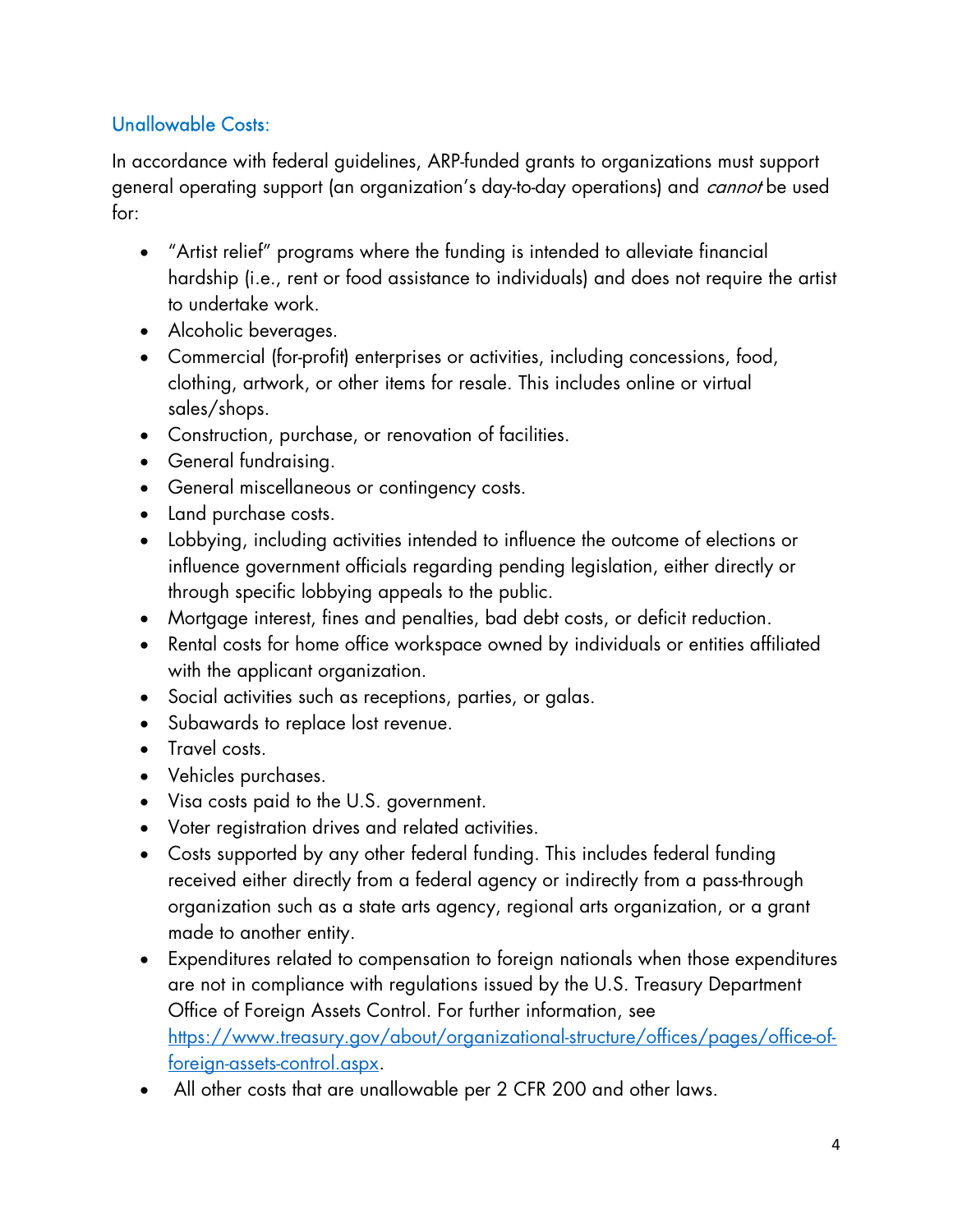# Selection Criteria:

Eligible applications for Dayton Region Arts Renewal Grants will be reviewed by an independent grant panel that will evaluate applications across the following scoring areas:

## • Artistic Excellence and Artistic Merit

An organization's ability to create high-quality artistic/cultural programming. To evaluate this area, panelists will consider:

- The quality of recent (within the past three years) and anticipated (within the next year) artistic/cultural programming as evidenced by the application narrative and work samples
- The qualifications of the organization's key artistic personnel
- Letters of support (as applicable)

## • Potential Impact

The potential impact of funding on the organization and the community(ies) it serves. To evaluate this area, panelists will consider:

- How the organization will use the requested funds, particularly the number of artists and staff who will be compensated or hired
- The organization's annual audience and personnel figures
- Whether the organization's mission focuses on serving underserved populations, such as those whose opportunities to experience the arts are limited by geography, ethnicity, economics, or disability
- The potential of the organization's programming to reach underserved populations as described above, either through in-person or virtual programming; whether the majority of the organization's programming takes place within a neighborhood of Low or Very Low Opportunity (as indicated by the Ohio USR Opportunity Index)
- How the COVID-19 pandemic has impacted and hindered the organization's artistic growth and programming
- Whether the organization has received prior COVID-19 relief funding, such as CARES Act funding, Paycheck Protection Program (PPP) loans, Shuttered Venue Operators Grants (SVOG), or other American Rescue Plan (ARP) funding.

## • Administrative Capacity

The organization's ability to manage funds effectively. To evaluate this area, panelists will consider:

- The quality of the application narrative and supporting documentation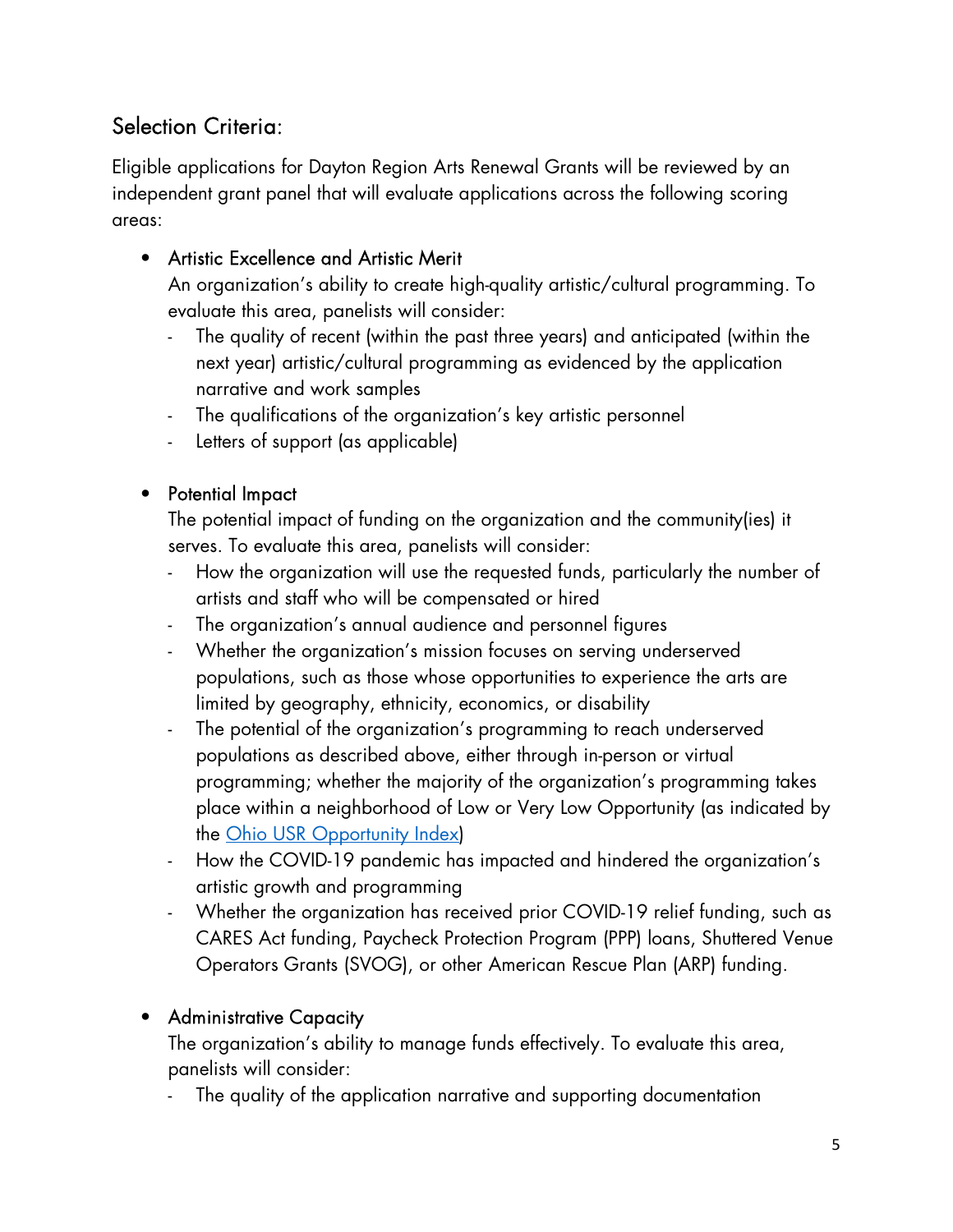- The clarity of the proposed budget
- The organization's financial documents

### Funding priority will be given to:

- Eligible organizations that have not received COVID relief funding from other sources.
- Organizations whose mission and/or majority of programming focuses on underserved populations.

## Funding Distribution

Grant funding will be distributed to organizations beginning in mid-October 2022. Grantees will receive 85% of their grant amount upon submission of the grant agreement and any other requested documentation (Deadline: September 30, 2022). The remaining 15% of the grant will be paid following submission of the final report (Deadline: November 30, 2023).

## Other Terms and Conditions

## Key Compliance and Reporting Requirements for Organizations:

- Grantees agree to abide by the National Endowment for Arts' National Policy and Other Legal Requirements, Statutes, and Regulations (see page 8).
- Grantees must use funding between October 1, 2022 and September 30, 2023.
- Grantees needing to change the scope of their funding must submit a written request for approval.
- Grantees will return any unused funds to Culture Works.
- Grantees must retain financial records, supporting documents, statistical records, and all other records pertinent to their award for a period of four years from the date of submission of the final report.
- Grantees must permit Culture Works and financial auditors to access their records and financial statements as necessary to ensure compliance with federal award requirements.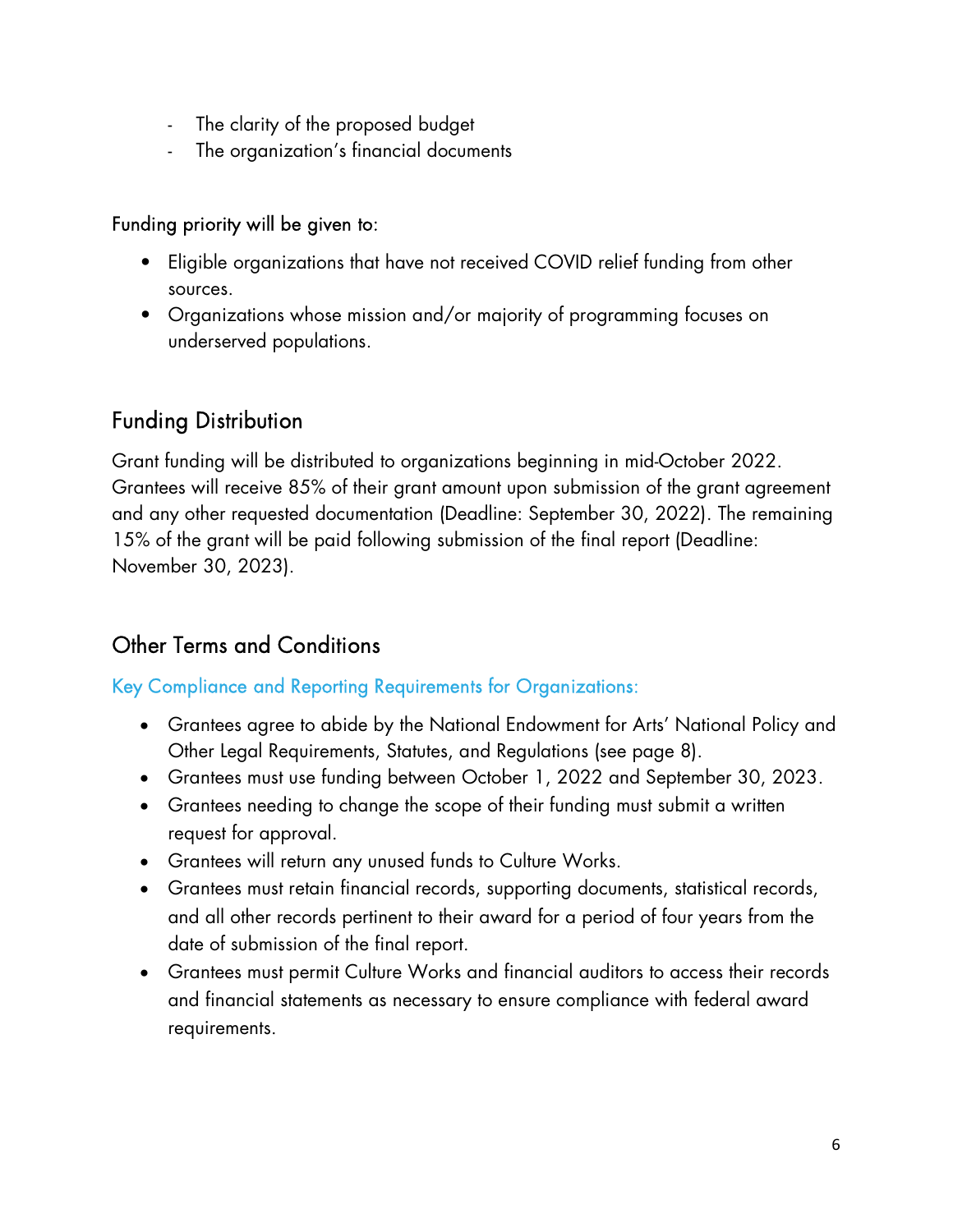- Grantees must submit a Final Report by November 30, 2023. Grantees must keep track of artists, non-artists, and individuals who were compensated with award funds.
- Grantees must track of the number of people engaged through their funded award both in-person and virtually, including demographics regarding ethnicity, economics, geography, and accessibility.

#### Key Crediting and Publicity Requirements for Organizations:

 Dayton Region Arts Renewal Grants are funded by the National Endowment for the Arts (NEA) American Rescue Plan (ARP) Subgranting program. Grantees must clearly acknowledge support from the National Endowment for the Arts and from Culture Works in their programs and related promotional materials, including publications and websites. Visit this page for NEA logos and branding guidelines. Visit this page for Culture Works logos and branding guidelines.

## FAQs:

#### Does my organization need to secure matching funding to receive a Dayton Region Arts Renewal Grant?

No, Dayton Region Arts Renewal grants do not require a cost share/match.

#### Can I use this funding to start a new program?

No, Dayton Region Arts Renewal Grants for Organizations are intended to support the recovery of day-to-day operations. For a complete list of allowable and unallowable costs, please refer to the section of this document titled "Key Eligibility Requirements for Organizations" (page 2).

#### How much can I request in funding?

Organizations can request up to \$15,000.

#### My organization receives other grant funding through Culture Works. Am I still eligible for this funding?

Yes! Current Culture Works grantees are encouraged to apply.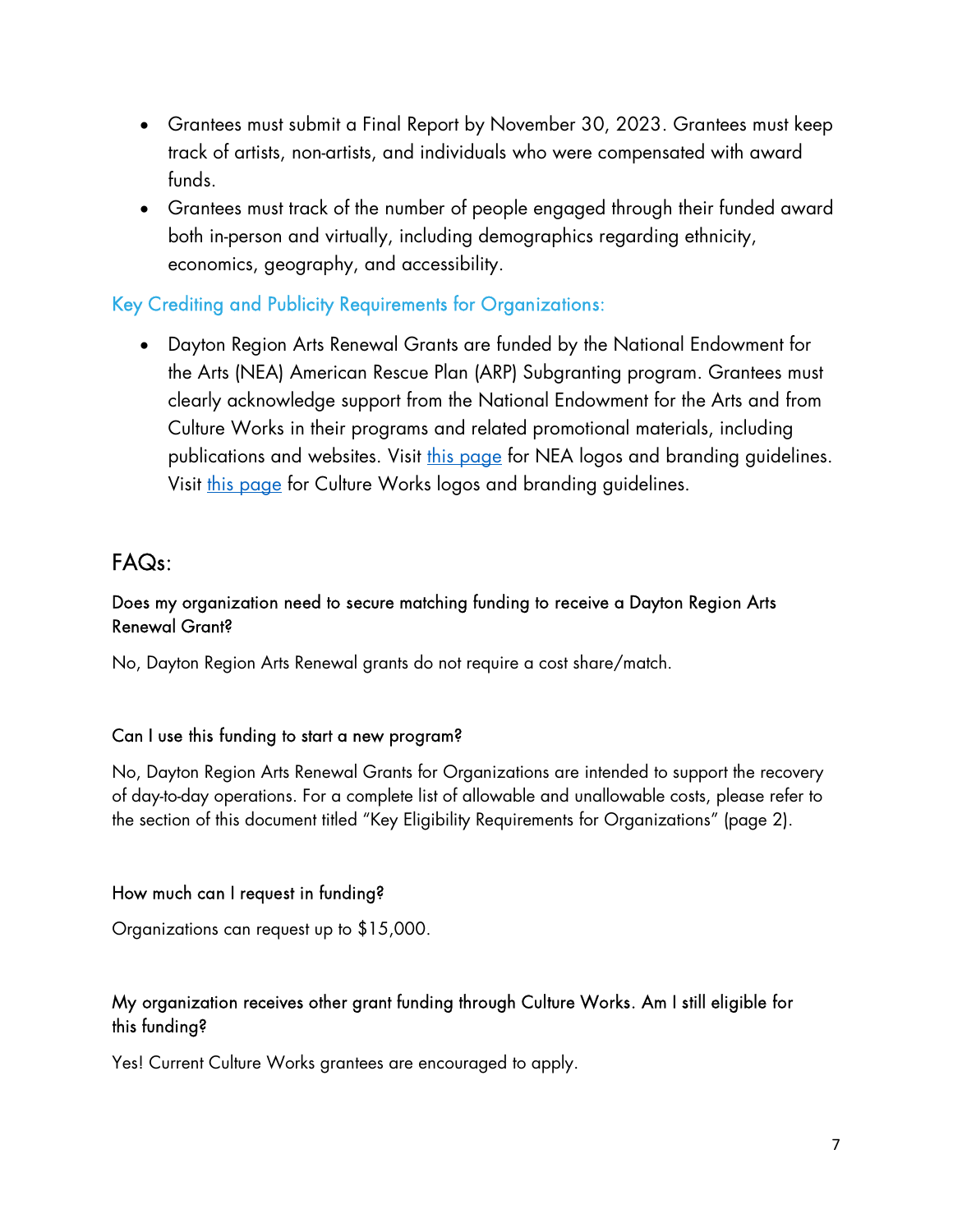## National Policy and Other Legal Requirements, Statutes, and Regulations that Govern Your Award

You must ensure that the funded project is implemented in full accordance with the U.S. Constitution, federal Law, and public policy requirements: including, but not limited to, those protecting free speech, religious liberty, public welfare, the environment, and prohibiting discrimination (2 CFR 200.300).

As a registrant with SAM.gov, in most cases, you have already self-certified to the "Financial Assistance General Certifications and Representations," including attesting to the accuracy of the certification and acknowledging that you may be subjected to criminal prosecution under Section 1001, Title 18 USC, or civil liability under the False Claims Act if you have misrepresented the information. A copy of this Financial Assistance Certifications Report is available in your SAM.gov entity registration record.

## 1. Nondiscrimination Policies

As a condition of receipt of Federal financial assistance, you acknowledge and agree to execute your project, and require any contractors, successors, transferees, and assignees to comply with applicable provisions of national laws and policies prohibiting discrimination, including but not limited to:

1.a Title VI of the Civil Rights Act of 1964, as amended, and implemented by the National Endowment for the Arts at 45 USC 1110, provides that no person in the United States shall, on the grounds of race, color, or national origin, be excluded from participation in, be denied benefits of, or be subject to discrimination under any program or activity receiving Federal financial assistance. Title VI also extends protection to persons with limited English proficiency (42 USC 2000d et seq.)

1.b As clarified by Executive Order 13166, Improving Access to Services for Persons with Limited English Proficiency, national origin discrimination includes discrimination on the basis of limited English proficiency (LEP). To ensure compliance with Title VI, you must take reasonable steps to ensure that LEP persons have meaningful access to your programs. Meaningful access may entail providing language assistance services, including oral and written translation, where necessary. You are encouraged to consider the need for language services for LEP persons in conducting your programs and activities. For assistance and information go to

https://www.arts.gov/about/foia/reading-room/limited-english-proficiency-plan.

1.c Title IX of the Education Amendments of 1972, as amended, provides that no person in the United States shall, on the basis of sex, be excluded from participation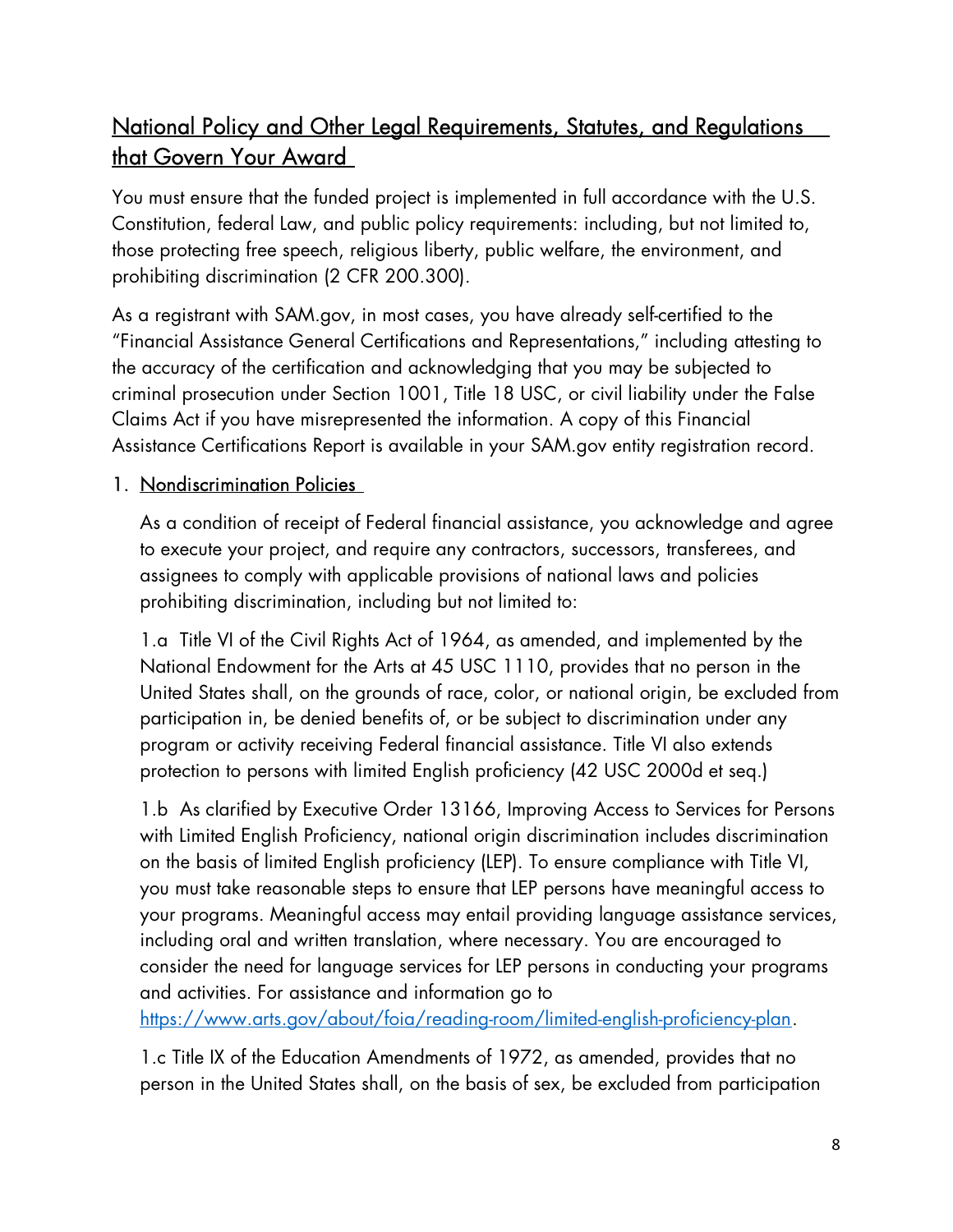in, be denied benefits of, or be subject to discrimination under any education program or activity receiving Federal financial assistance (20 USC 1681 et seq.)

1.d The Age Discrimination Act of 1975, as amended, provides that no person in the United States shall, on the basis of age, be excluded from participation in, be denied benefits of, or be subject to discrimination under any program or activity receiving Federal financial assistance (42 USC 6101 et seq.)

1.e The Americans with Disabilities Act of 1990 (ADA), as amended, prohibits discrimination on the basis of disability in employment (Title I); State and local government services (Title II); and places of public accommodation and commercial facilities (Title III) (42 USC 12101-12213).

1.f Section 504 of the Rehabilitation Act of 1973, as amended, provides that no otherwise qualified individual with a disability in the United States shall, solely by reason of his/her disability, be excluded 11/3/21 National Endowment for the Arts: Specific Terms and Conditions for the American Rescue Plan Grants to Local Arts Agencies Page 15 of 17 from participation in, be denied benefits of, or be subject to discrimination under any program or activity receiving Federal financial assistance (29 USC 794).

Access should be integrated into all facets and activities of an organization, from day to day operations to long range goals and objectives. Access accommodations and services should be given a high priority and funds should be available for these services. All organizations are legally required to provide reasonable and necessary accommodations for staff and visitors with disabilities.

## Section 504 - Self-Evaluation and Additional Resources

- i. A Section 504 self-evaluation *must* be on file at your organization. To help your organization evaluate its programs, activities, and facilities with regard to Section 504 accessibility requirements, the Civil Rights Office has a Section 504 Self Evaluation Workbook available on our website.
- ii. You should designate a staff member to serve as a 504 Coordinator. The completed workbook or similar compliance and supporting documentation should be kept on file for a period of three (3) years from the date the Federal Financial Report (FFR) is filed, and made available to the public and the National Endowment for the Arts upon request. The National Endowment for the Arts may request the 504 Workbook or your compliance documents for various potential scenarios including an Inspector General audit and/or civil rights investigation.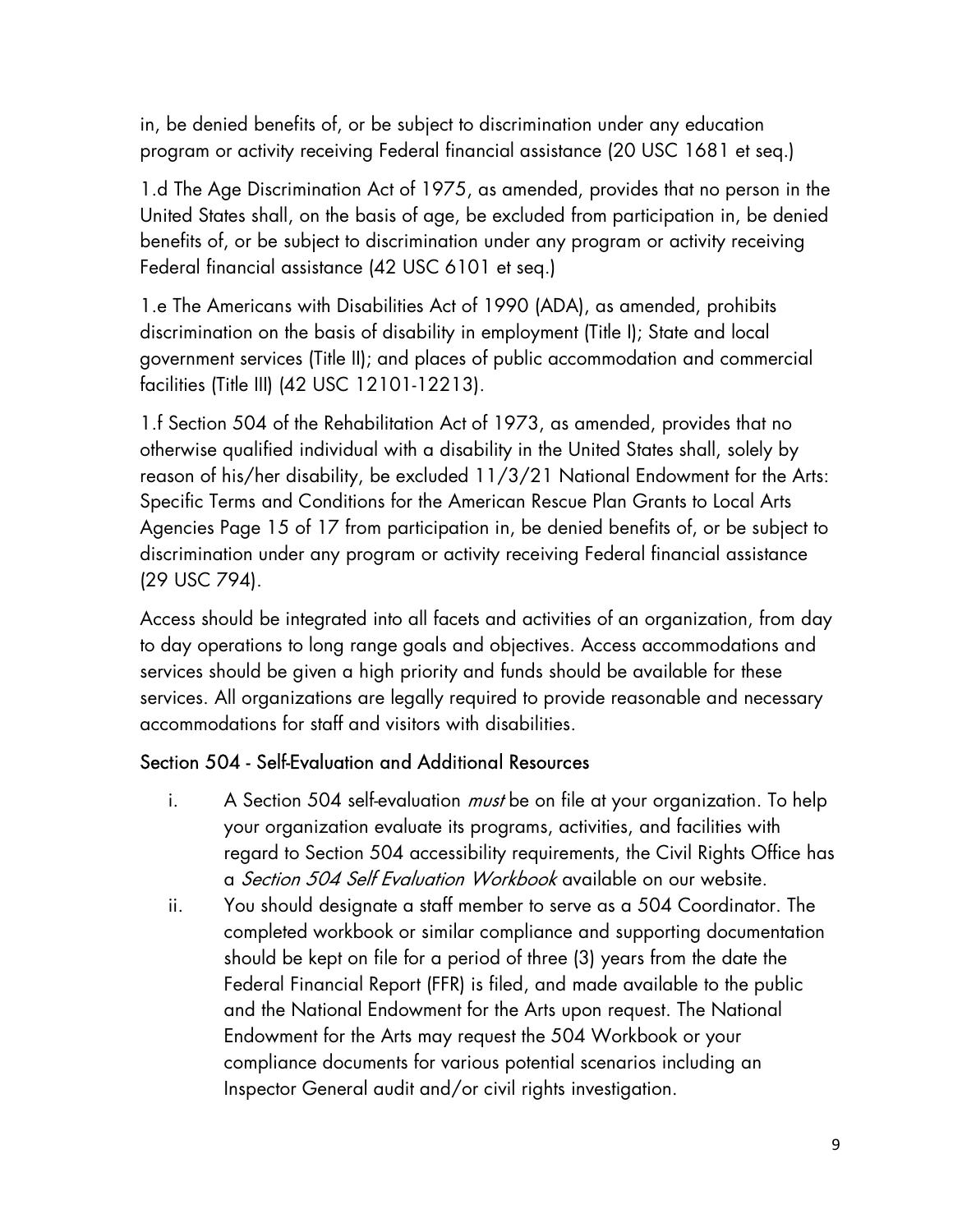iii. Design for Accessibility: A Cultural Administrator's Handbook provides guidance on making access an integral part of an organization's staffing, mission, budget, and programs. This Handbook and other resources may be downloaded from the National Endowment for the Arts website. If you have questions, contact the Office of Accessibility at **accessibility@arts.gov**; (202) 682-5532; fax (202) 682-5715; or TTY (202) 682-5496.

### 2. Environmental and Preservation Policies

2.a The National Environmental Policy Act of 1969, as amended, applies to any Federal funds that would support an activity that may have environmental implications. We may ask you to respond to specific questions or provide additional information in accordance with the Act. If there are environmental implications, we will determine whether a categorical exclusion may apply; to undertake an environmental assessment; or to issue a "finding of no significant impact," pursuant to applicable regulations and 42 USC Sec. 4332.

2.b The National Historic Preservation Act of 1966, as amended, applies to any Federal funds that support activities that have the potential to impact any structure eligible for or on the National Register of Historic Places, adjacent to a structure that is eligible for or on the National Register of Historic Places, or located in a historic district, in accordance with Section 106. This also applies to planning activities that may affect historic properties or districts. We will conduct a review of your project activities, as appropriate, to determine the impact of your project activities on the structure or any affected properties. Agency review must be completed prior to any agency funds being released. You may be asked to provide additional information on your project to ensure compliance with the Act at any time during your award period (16 USC 470). 11/3/21 National Endowment for the Arts: Specific Terms and Conditions for the American Rescue Plan Grants to Local Arts Agencies Page 16 of 17

### Other National Policies

### 3. Debarment and Suspension

You must comply with requirements regarding debarment and suspension in Subpart C of 2 CFR Part 180, as adopted by the National Endowment for the Arts in 2 CFR 3254.10.

There are circumstances under which we may receive information concerning your fitness to carry out a project and administer Federal funds, such as: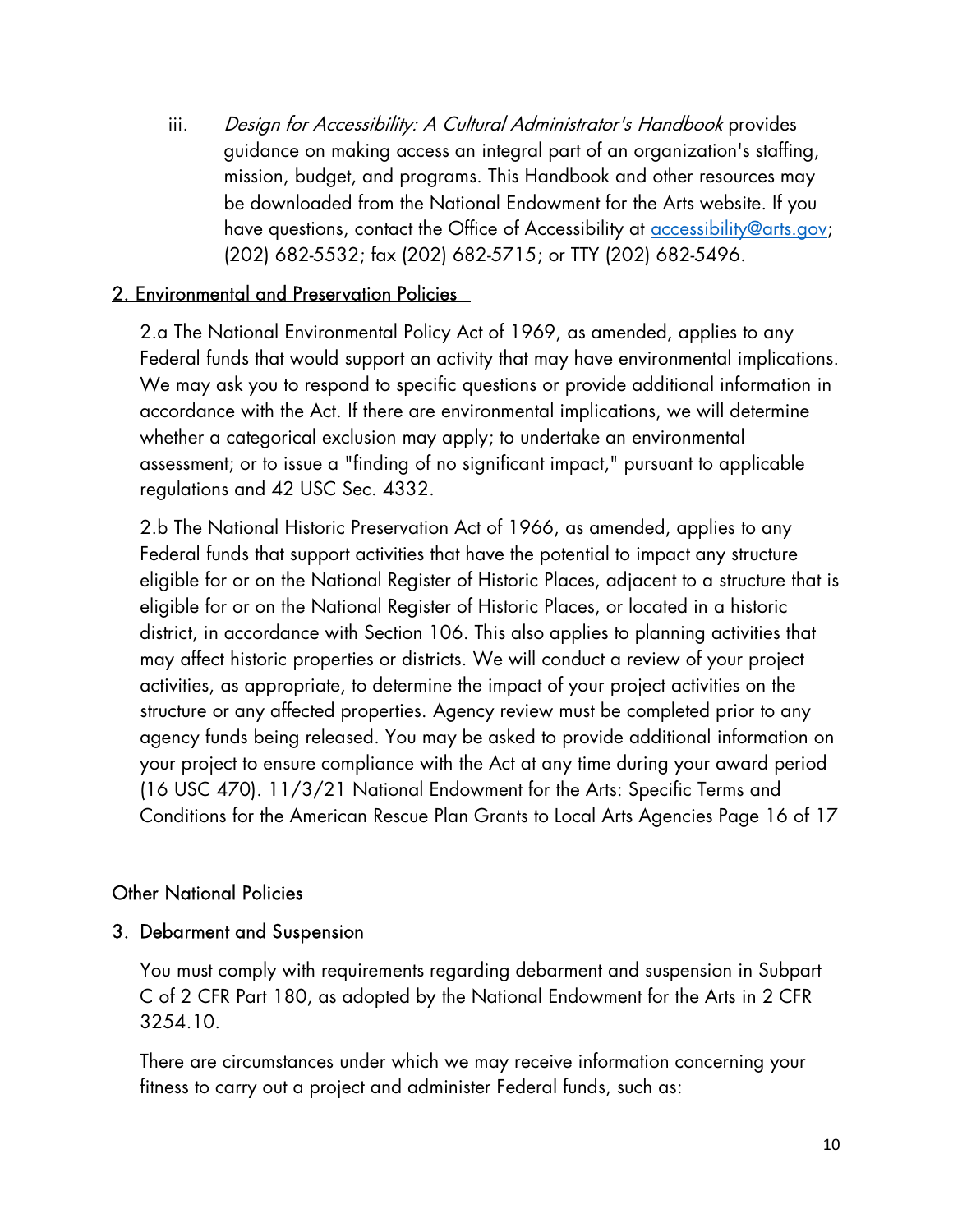- i. Conviction of, or a civil judgment for, the commission of fraud, embezzlement, theft, forgery, or making false statements;
- ii. Any other offense indicating a lack of business integrity or business honesty that seriously and directly affects your present responsibility;
- iii. Any other cause of so serious or compelling a nature that it affects an organization's present responsibility.

In these circumstances, we may need to act quickly to protect the interest of the government by suspending your funding while we undertake an investigation of the specific facts. We may coordinate our suspension actions with other Federal agencies that have an interest in our findings. A suspension may result in your debarment from receiving Federal funding government-wide for up to three (3) years.

4. The Drug Free Workplace Act requires you to publish a statement about your drugfree workplace program. You must give a copy of this statement to each employee (including consultants and temporary personnel) who will be involved in award-supported activities at any site where these activities will be carried out.

You must maintain on file the place(s) where work is being performed under this award (i.e., street address, city, state, and zip code). You must notify the National Endowment for the Arts Office of Grants Management of any employee convicted of a violation of a criminal drug statute that occurs in the workplace (41 USC 701 et seq. and 2 CFR Part 3256).

5. Lobbying. You may not conduct political lobbying, as defined in the statutes and regulations listed below, within your Federally-supported project. In addition, you may not use Federal funds for lobbying specifically to obtain awards. For definitions and other information on these restrictions, refer to the following:

5.1 No part of the money appropriated by any enactment of Congress shall, in the absence of express authorization by Congress, be used directly or indirectly to pay for any personal service, advertisement, telegram, telephone, letter, printed or written matter, or other device, intended or designed to influence in any manner a Member of Congress, a jurisdiction, or an official of any government, to favor, adopt, or oppose, by vote or otherwise, any legislation, law, ratification, policy, or appropriation, whether before or after the introduction of any bill, measure, or resolution proposing such legislation, law, ratification, policy, or appropriation; but this shall not prevent officers or employees of the United States or of its departments or agencies from communicating to any such Member or official, at his request, or to Congress or such official, through the proper official channels, requests for any legislation, law, ratification, policy, or appropriations which they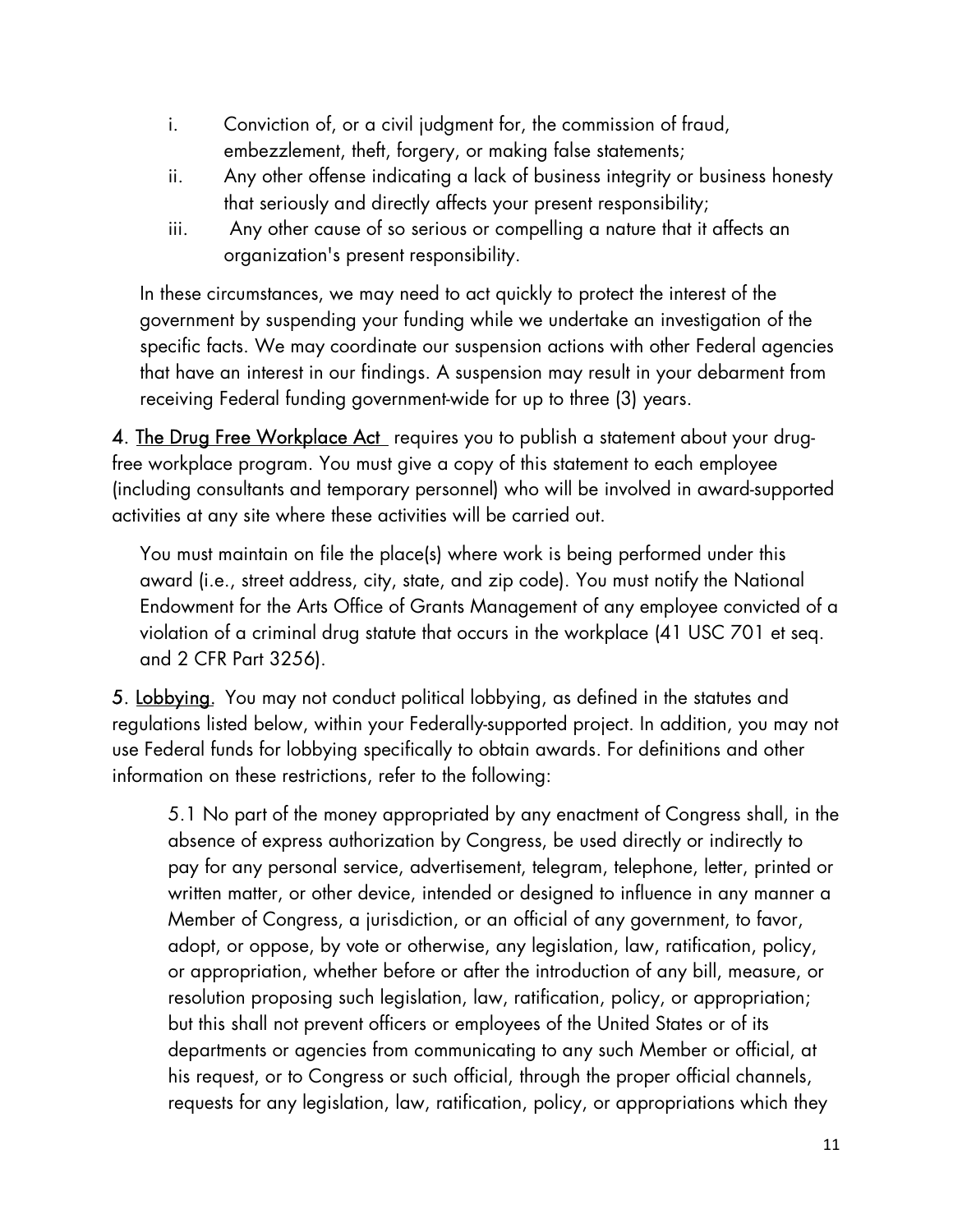deem necessary for the efficient conduct of the public business, or from making any communication whose prohibition by this section might, in the opinion of the Attorney General, violate the Constitution or interfere with the conduct of foreign policy, counter-intelligence, intelligence, or national security activities (18 USC 1913). 11/3/21 National Endowment for the Arts: Specific Terms and Conditions for the American Rescue Plan Grants to Local Arts Agencies Page 17 of 17

5.2 Lobbying (2 CFR 200.450) describes the cost of certain influencing activities associated with obtaining grants, contracts, cooperative agreements, or loans as an unallowable project cost. The regulation generally defines lobbying as conduct intended to influence the outcome of elections or to influence elected officials regarding pending legislation, either directly or through specific lobbying appeals to the public.

5.3 Certification Regarding Lobbying to Obtain Awards. Section 319 of Public Law 101-121, codified at 31 USC 1352, prohibits the use of Federal funds in lobbying members and employees of Congress, as well as employees of Federal agencies, with respect to the award or amendment of any Federal grant, cooperative agreement, contract, or loan. While non-Federal funds may be used for such activities, they may not be included in your project budget, and their use must be disclosed to the awarding Federal agency. Disclosure of lobbying activities by long-term employees (employed or expected to be employed for more than 130 days) is, however, not required. In addition, the law exempts from definition of lobbying certain professional and technical services by applicants and awardees.

6. Davis-Bacon and Related Acts (DBRA), as amended, requires that each contract over \$2,000 to which the United States is a party for the construction, alteration, or repair of public buildings or public works (these activities include, but are not limited to, painting, decorating, altering, remodeling, installing pieces fabricated off-site, and furnishing supplies or equipment for a work-site) must contain a clause setting forth the minimum wages to be paid to laborers and mechanics employed under the contract. Under the provisions of DBRA, contractors or their subcontractors must pay workers who qualify under DBRA no less than the locally prevailing wages and fringe benefits paid on projects of a similar character.

Information about the laborers and projects that fall under DBRA can be found in the U.S. Department of Labor's Compliance Guide at https://www.dol.gov/agencies/whd/government-contracts/construction. DBRA wage determinations are to be used in accordance with the provisions of Regulations, 29